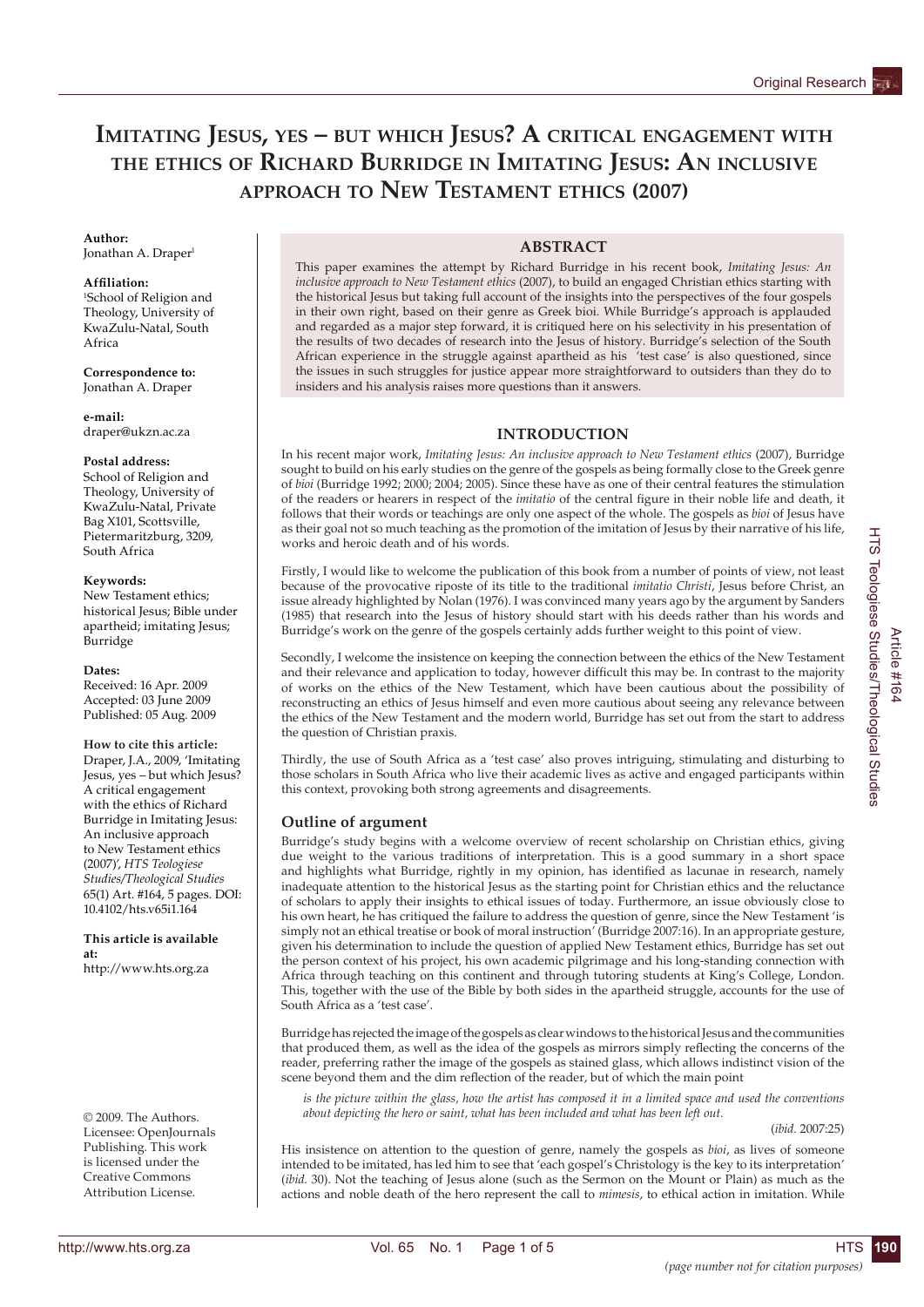Jesus did proclaim the eschatological imperative of the imminent coming of the kingdom, at the heart of this is an ethic of response leading to incorporation into a new community aimed at the restoration of Israel and a radical interim ethic. At the heart of it all is the command to love God and one's neighbour, including one's enemy, as God's mercy impels one to forgive in response. Jesus did set out rigorous ethical instructions on money and possessions, on war, on violence and on the state. These, however, do not provide a legal code but 'exaggerated standards to inspire us to the best we can be' (*ibid.* 2007:59). However, the teaching must be set in the context of 'Jesus' table fellowship of eating with tax collectors and sinners', of his healing of outsiders and of failures (*ibid.* 2007:63). Jesus foresaw himself in death as a martyr who would be vindicated by God and symbolised in the bread and wine of the Last Supper the gift of his life for sinners:

*He not only accepted them, ate and drank with them, but also healed them from disease and impurity and probably saw his own death as "for" them . . . Jesus' attitude and actions towards sinful people are as important as his teaching in establishing his ethic.*  (*ibid.* 2007*:*68)

The other side of this is that Jesus 'expects a total response' (*ibid.* 200:70) to their open acceptance by God that this symbolised, as they imitated his life in the discipleship to which he called them (*ibid.* 2007:70).

In a lengthy analysis of the ethics of Paul, Burridge has found that Paul too was concerned with the concept of 'imitation' (of him as he imitated Christ). Paul did not view Jesus as primarily a teacher who gave words but one whose deeds called for imitation and discipleship. Paul too emphasised openness to sinners and outsiders and the admission of sinners and outsiders into the community. Paul too stressed the imminence of the end and provided an interim ethics rather than a moral code. He also addressed the pressing moral questions of money, possessions, violence and the state. Thus Burridge has emphasised the continuity rather than the discontinuity between the ethics of Jesus and the ethics of Paul.

This pattern is followed through in Burridge's rich treatments of the four evangelists and their 'stain glass' depictions of Jesus. In all of them, each in its own way, the importance of imitating Jesus, of the sovereign rule of God, of the double love command, of an open, inclusive community and of 'eating with tax collectors and sinners' are emphasised. The pressing ethical questions concerning 'family, marriage, divorce and children, money and possessions, power, leadership and the state' all appear under this 'radical' aspect (*ibid.* 2007:185). Mark stressed suffering, Matthew 'being truly righteous', Luke God's 'universal concern' for the peoples of the world and John 'teaching the truth in love'. In this way, Burridge has been able to bring the gospel tradition and Paul into a synthesis with the historical Jesus and to find a consistent ethical perspective set in the richly varied colours of the different texts. The same lens has then been applied to the ethical problem of the evil system of apartheid in a largely Christian country. This is no mean feat. Indeed, at times, it feels to me a little like a conjuring trick. Nevertheless, in setting out the following concerns, I do not mean to minimise the importance of Burridge's achievement, which surely opens up a new approach to New Testament ethics.

#### **Historical Jesus as starting point**

I would like to begin with Burridge's presentation of the Jesus of history, since this is, in a way, crucial to his ethical approach. I follow Burridge in seeing a connection between the eschatological nature of Jesus' preaching of the breaking in of God's reign now and the response of those who heard the call to repentance as central to the ethics of Jesus. It is hard to conceive of the Jesus phenomenon without assuming that he was calling people to something radically new and exciting in a situation of crisis. Without excluding the elements of the wisdom tradition in the teaching of Jesus, it seems to me right to argue that the prophetic pronouncement of the 'day of the Lord' is more fundamental

to his identity and purpose. But why then adhere to the double love command as the definitive aspect of this proclamation? Surely this is not the centre of the prophetic tradition? Justice is the centre of the prophetic tradition – the justice of God, which cannot endure the oppression and exploitation of God's people and which prevails against the wicked in God's chosen moment. Justice cannot, of course, be separated from the love of God, since love, in turn, underlies God's just concern for the cries of the widows and the orphans and the oppressed poor. Love cannot be separated from the justice of God either, since human beings are the objects of God's justice. In later rabbinic tradition, justice and love came to be seen as the two faces of God (current already in the time of Rabbi Akiba and Rabbi Ishmael, according to Segal [1977:151–154]). Justice also provides the link between ethics and eschatology because of the question of theodicy: God cannot be a loving God if he allows injustice to flourish on earth, if God allows the righteous to suffer indefinitely. This is the point at which the 'fuzzy love', of which ethicists are rightly afraid, becomes focused and cutting love. The justice and love of God provide the basis for a human ethics centred on justice and love. Even a cursory examination of the deeds and words of Jesus show that this twin emphasis underpins his ethics, both lived and spoken, inasmuch as we can discern its historical dimensions.

This then leads to my concern with Burridge's placing of commensality at the centre: Jesus' table fellowship with 'tax collectors and sinners', which translates into an open, inclusive community as the basis for a new ethical theory and practice. But, again, open commensality with no concern for issues of justice, in other words repentance and restitution, as shown by Zacchaeus in, for example, Luke 19:8–9, would simply be a 'sell-out' on the part of Jesus. Burridge's confident assertion (Burridge 2007:62– 68) that Jesus had 'eaten with sinners' and that this is central to understanding his movement remains open to question, despite its popularity with those scholars who see Jesus as a kind of ancient, boundary-breaking hippy (Crossan 1991). The common meal that Jesus shared with his disciples does seem to have been an important symbol and to have come to be used (probably by his followers after his death) as a way of understanding his action in Jerusalem and his death on the cross. However, Horsley (1993:212–223), whom Burridge has strangely cited in support of his understanding (Burridge 2007:63, note 105), has strongly challenged the traditional 'friend of sinners' interpretation, which resonates so strongly with the *sola gratia* of the Protestant Reformation. Precisely because of its potential use by pietistic interpretations of Jesus, Horsley has refused to concede that Jesus was specially accommodating to tax collectors, sinners and prostitutes: 'There is simply little or no direct evidence in the gospel tradition that Jesus held table fellowship or otherwise associated with "sinners"' (Horsley 1993:217). An accusation of something is not the same as evidence of behaviour:

*. . . that Jesus is accused of associating with toll collectors and sinners is not evidence that he actually did so. Indeed, readers or hearers of the gospel traditions would have assumed the accusation against Jesus to be false*.

#### (*ibid.* 2007:221)

In the same way as the followers of John the Baptist, so the disciples of Jesus understood themselves as 'repentant and forgiven sinners now participating in and responsible for the new life made possible by God's initiative in offering the kingdom' (*ibid.* 2007:222). Jesus understood himself as God's agent in renewing local community and, in this way, in providing an alternative vision of the rule of God to the vision of God's rule underlying the claims of the élite, which inevitably supported their own financial and power interests.

Not everyone accepts this hypothesis by Horsley as I do (Draper 1994) but I have laboured this question because of its importance in Burridge's overall hypothesis. It is a sign of his scant attention to the socio-economic analysis that has been an important and contested aspect of recent research into the Jesus of history.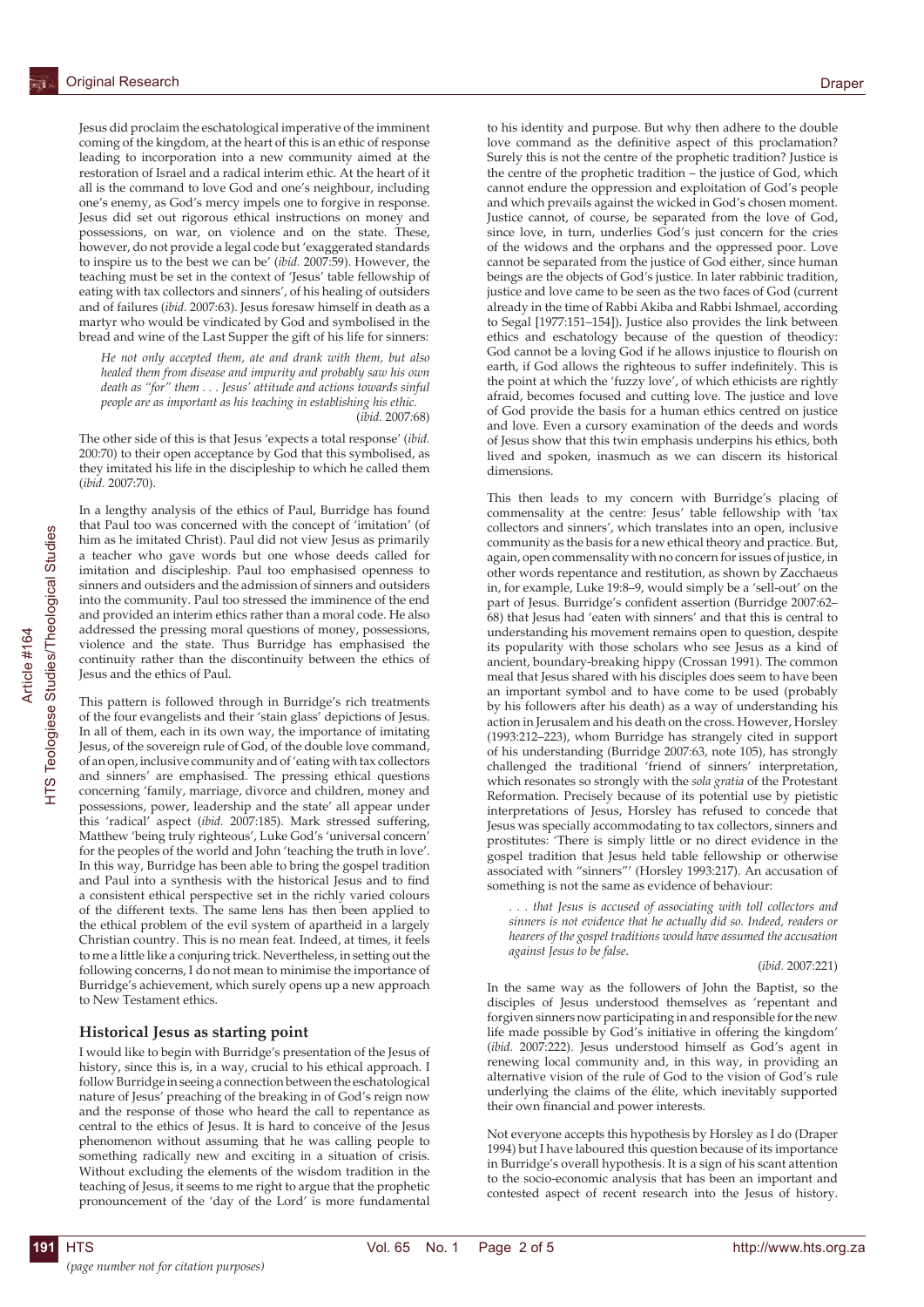So the understanding of Jesus as a Galilean peasant is, for me, important because it challenges the meaning of the 'open, inclusive community' that is so important in Burridge's ethical hypothesis. Jesus was a peasant leader of a peasant movement. He did not exactly take an 'option for the poor', as many engaged scholars, myself included (Draper 1991), once thought, since he was already poor (Stegemann 1984), and probably a member of a peasant family that had lost its land and so was forced into the more menial and despised work of carpentry (Van Aarde 2001). The way in which he viewed those who were unable through poverty, necessity and labour to comply with aspects of the Torah and were hence branded 'sinners' would not have been the view of the élite but the view of the peasantry. The 'open, inclusive community' was an aspect of the 'solidarity of the poor' that brought him into conflict with the ruling élite and their retainer class of lawyers. It does not necessarily mean that those accused of being 'sinners' or called disparagingly 'people of the land' because of their inability to comply with the purity rules of the Judaean temple state were guilty of any immoral action. One has to take account of the concept of 'on-stage, offstage', where the élite and their retainer class monitored what was said on-stage against the 'official transcript', while the peasants discussed their 'hidden transcript' off-stage (Herzog 1994; Horsley 2004; Scott 1990).

Some of the puzzling and offensive teaching of Jesus could be interpreted against this background, where the peasants sought to insert their 'hidden transcript' into the 'official transcript' in ways that deconstructed it without being actionable. Jesus' teaching on Roman taxation is a good example of this dynamic, if I may paraphrase it:

*Give to Caesar what belongs to Caesar . . . nothing, let him take back his damn idolatrous coinage with its claim to the divinity of Caesar . . . and give to God what belongs to God . . . everything, especially in eretz Yisrael the land of God's covenant with Israel!* (*cf*. Draper 1999)

So the code was understood by the peasants and half-understood in an uneasy way by the élite, since the 'great tradition' and the 'little tradition' are flip sides of each other. While Jesus did teach in the market-places of the village, where all could hear him, it seems that he undertook his most important acts and teaching in closed, protected environments where the powerful could not silence or patrol him. Jesus' chosen envoys (or apostles) were furthermore sent out in secrecy, forbidden to preach in the open, instructed to remain in one household and to eat what was put before them, utilising Exodus typology (Mark 6:6–56). It was in this way that the message of God's kingdom was passed by word of mouth in the peasant underground.

Jesus also spoke to people who responded in deserted places, where the authorities could not follow easily, going there by boat, while the crowds came in small groups, and, after symbolic feeding, he immediately left, again by boat (Draper 1995). Jesus' triumphal entry into Jerusalem and temple action were carefully planned (Mark 11:1–2) and he again left the city immediately afterwards to stay with peasant sympathisers, probably in Bethany, before the authorities could react with their inevitable violence (Mark 11:11). Then there was Jesus' secret coded entry into Jerusalem for Passover in the upper room (Mark 14:12–16) and his immediate exit to the secret, open-air venue outside this dangerous city (14:26). Only treachery from inside the movement could penetrate such well-executed secret planning, as always in peasant movements, where peasants protect their own and usually respond with ignorance to interrogation by the élite (Hobsbawm 1981).

All this is part of the narrative transcript of the actions of Jesus on which Burridge has placed so much emphasis and which Sanders has also highlighted, although Sanders would be horrified by my particular interpretation, I am sure, because he does not take these kinds of socio-economic data into account. As Sanders has argued, Jesus' prophecy in respect of the temple is one relatively certain historical detail to emerge from historical reconstruction and, while Sanders is more cautious on Jesus' triumphal entry into Jerusalem, I would add this to the relatively certain details of Jesus' historical life and death. The combination of these two events seems to me to have led inexorably to Jesus' death and to provide both the motivation for and the explanation of this. Indeed, it was a planned and significant action on the part of Jesus and therefore key to any ethical interpretation of his life in the *bioi* of all four gospel writers. In other words, I would argue for more specific focus on and direction towards Jesus' action in seeking to 'bring in the reign of God' than happy meals with sinners.

## **Elephants and ethics today**

Here, I am not arguing that this interpretation is necessarily correct, even though I am convinced by it myself. Rather, the discussion highlights the extent to which historical Jesus research is inevitably a process of constructing a new *bios* of Jesus. The historical reconstruction offered by the historian is an attempt (whether consciously or unconsciously, indeed, implicitly more often than not) to persuade the reader to a *mimesis*, whether positively in imitating Jesus or negatively in rejecting his life as futile and pathological and so living differently either as an *Übermensch* (Friedrich Nietsche) or as a brave new scientific atheist (Richard Dawkins). These should also be seen as the *mimesis* arising out of new narrative *bioi*.

The inevitable social and economic questions and power dynamics in the 'open, inclusive community' are critical if it is to be a model for Christian ethics today and for the same reasons. One does not hear of Jesus inviting scribes to give his people Hebrew Scripture studies or to discuss the finer implications of the Torah with his disciples in small, intimate groups. Their Torah discussions were instead a matter of public controversy not dissimilar to the head-on confrontations between apartheid Biblical propagandists and their anti-apartheid Biblical opponents seeking to undermine the 'official transcript' of apartheid South Africa. Not polite and, indeed, antithetical to the refined sensitivities of academic élite readings! Who does not squirm when reading the attacks on the Pharisees in Q? ('Woe to you Pharisees, hypocrites . . .'). The same goes for Jesus' relationship with the Herodians ('Tell that old fox . . .', Lk 13:32) and the Sadducees. We do not hear about Jesus' relationship, if this existed, with the Essenes. Jesus may occasionally have accepted invitations to dine with Pharisees but he used such an occasion to humiliate his host, who had humiliated him (Lk 7:36, if this goes behind Luke's redaction). Furthermore, there might have been some disaffected members of the élite or retainer class in Jesus' inner circle, as is often the case in new religious movements and as was the case in apartheid South Africa (with Beyers Naudé, Wolfram Kistner and others, for whom we should be grateful), but they were accepted among the poor only on Jesus' terms: 'Go sell all that you have' or, as could have been phrased in our South African struggle: Leave your desire to dominate and control at the door or do not come in at all.

This issue of hegemony in relationships between the poor and the powerful was and is a major one in South Africa both in the time of the struggle and today. Burridge has chosen to highlight the apartheid struggle as a 'test case'. I therefore think that I can be frank, without being descriptive. First a few points about the struggle:

Apartheid did not arise from a mistaken interpretation of Scripture. Instead, it arose from the dynamics of empire and the socio-economic forces in colonial society, from the imperative to maintain group identity and control in circumstances of isolation from the imperial centre. The analysis by Douglas (1966) and her discussion of the body as a social map are far more powerful in explaining the origin and evolution of a small, isolated group threatened through the integrity of its boundaries in terms of pressure from a larger group than are the various modes of reading the Bible.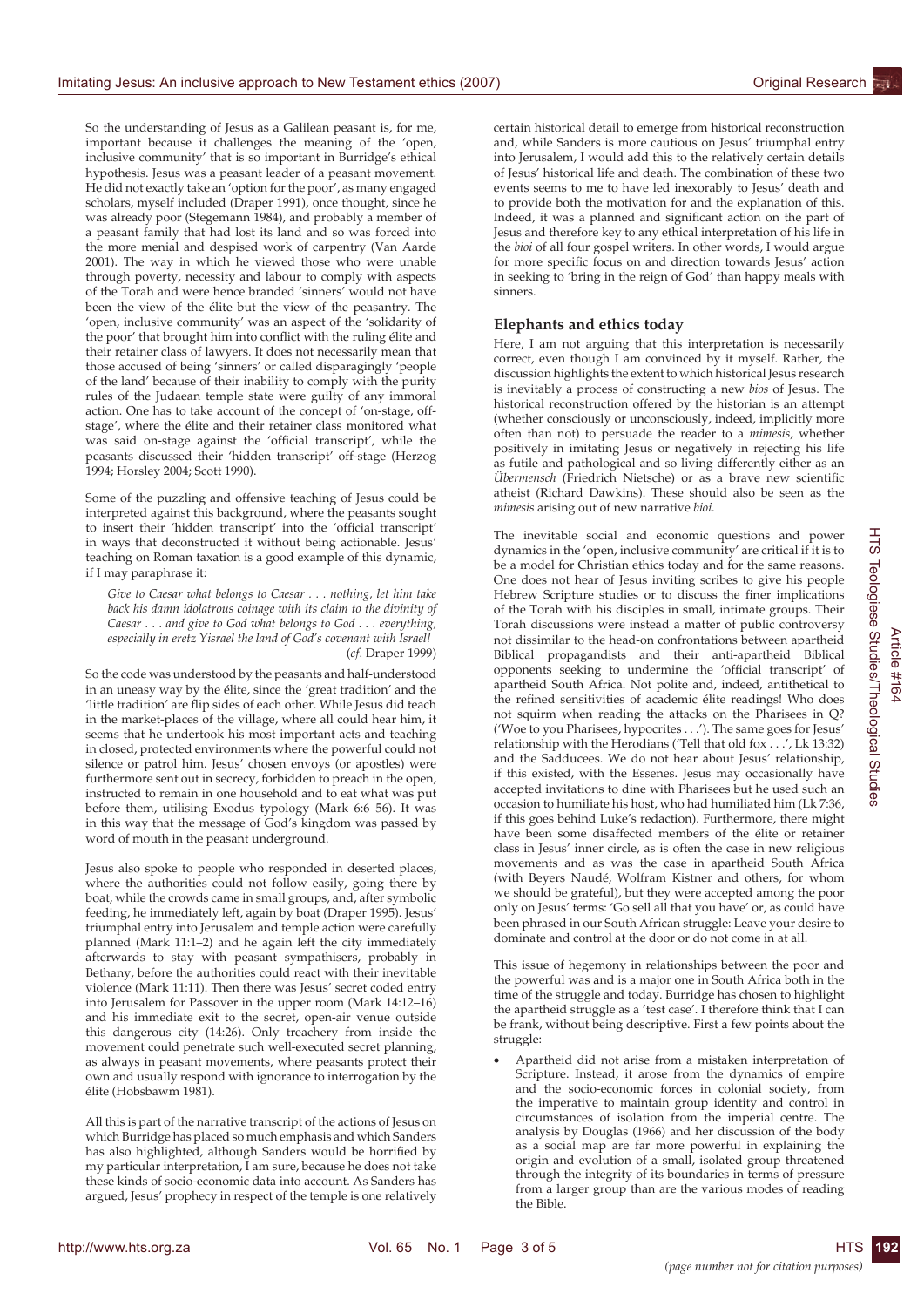- The legitimation of apartheid was not undertaken in agonised sincerity by well-meaning academics but was part of a propaganda machine orchestrated by the *Broederbond*, of which many (of course, not all) Afrikaans academics were members. If it was indeed undertaken in agonised sincerity by some, then it was the product of false consciousness on their part. The provision of alternative interpretations of Scripture by proponents of the struggle for justice – and there were significant voices (such as those of Beyers Naudé and the Christian Institute and, later, those associated with the *Kairos Document* of 1985) – made no impact on hegemonic discourse until the system began to collapse under military, social and economic pressure. It is interesting that Burridge has made no mention of the hermeneutics and exegesis of the Christian Institute or the Kairos scholars, such as Nolan in his *God in South Africa: The Challenge of the Gospel* (1988). The *Kairos Document* did come late in the apartheid years but it was the culmination of 40 years of resistance hermeneutics.
- Attempts to engage with these propagandists for apartheid through exegesis on the part of progressive academics were undertaken but these were not heeded because the methods of interpreting the Bible by the academics were directed by social forces and not by intellectual debate. Those courageous Afrikaans academics who did listen to the voices of protest were frequently harassed and sometimes even silenced.
- The security forces attempted to monitor and suppress such academic discourse by enrolling members of the security police to attend classes as theology students and to pass on sensitive information about participants, to the extent that, in some academic settings, it became necessary for informers to be excluded from graduate seminars for the protection of progressive graduate students, such as Frank Chikane, Director of the Institute for Contextual Theology.1 Public and hidden discourse applied in the same way then as I believe it did in Jesus' time when those with power and those without power interacted. The discourse of the oppressed became a 'hidden transcript' undertaken off-stage.
- One possible difficulty with the concept of 'open, inclusive community' reading as a fundamental principle of the ethical reading of the Bible arising from the experience of apartheid is highlighted by the statement that

*. . . such counter-cultural reading communities must never become fellowships of the like-minded. Our approach to the New Testament ethics requires the interpretative community always to be open and diverse, inclusive of those who might disagree with us, but who are still making their response of discipleship as we follow Christ together.*

#### (Burridge 2007:394)

Admittedly, Burridge was responding to the counterargument by Katongole (2001) to postmodernism but it does raise questions in situations of crisis and danger, such as existed in the heyday of apartheid in South Africa. Burridge has already argued that 'the use of scriptural narratives to provide examples for today was common on both sides of the apartheid debate' (Burridge 2007:382). My own over-sensitive memory senses an implication, not intended by Burridge, that those who interpreted the Bible from the progressive side were part of the problem because their exegesis was not done in 'open, inclusive community' with the apartheid theologians.2 Does this mean that their resistance should not have been undertaken, that their exegesis and ethics were inappropriate because others were not listening, that they should have risked the lives of political activists by opening them up to betrayal?3 In situations of crisis, 'fellowships of the like-minded' may be a necessary aspect of prophetic witness. Would Jesus have invited Herod's secret service to the private houses where his apostles were spreading his message of the imminent arrival of the reign of God? Jesus warned his disciples when they were sent out in the face of Herod's repression to stay in one house where they found someone willing to listen and not to go from house to house (Mark 6:10 and the Q parallel in Luke 10:7). Would he have sent a note informing the high priests and Sadducees what he was planning in the temple? Would he have invited the scribes and Pharisees to the upper room? Subversive secrecy may be necessary in situations of crisis.

At the heart of the *Kairos Document* critique of the usual church position was the attempt to reach a middle way between apartheid and its advocates and the liberation struggle. Such 'church theology' argued that the government was wrong but that the armed response of the liberation movement was also wrong and that what was needed was mediation for the acceptance of 'Jesus' position', this position differing from both approaches, it being one of the 'gentle Jesus meek and mild' (the Goldilocks effect, Balcomb 1993). This position evolved as Third Way Theology in South Africa (many South African church folk seizing on the well-intentioned work by Wink (1987) to underpin this, even though Wink himself was arguing for active nonviolent resistance). The 'mediating' position of compromise that characterised mainline church response was the particular target of contextual theology and therefore implicitly of contextual biblical studies. The *Kairos Document* characterised the three positions as 'state theology', 'church theology' and 'prophetic theology'. In a situation of injustice, God does not call on his people to be neutral but to take the side of struggle against injustice and to adopt a prophetic stance against the state and its propagandists. Burridge was aware of this and it does not undermine the central principle of his ethical hermeneutic, that of inclusive community. My intention in this rhetorical detour is to point to the way in which hegemony limits the possibility of inclusive rhetorical community.

This brings me to the question of contextual biblical studies, which Burridge has used as his 'cap stone' case study. Contextual biblical studies arose out of this context of the struggle against apartheid. Gerald West has developed this in a particular direction at the Institute for the Study of the Bible, now the Ujamaa Centre, but it was initiated by the first director, our colleague Professor Gunther Wittenberg, under the influence of his experiences of base-community readings of the Bible in South America, especially as by Carlos Mestes and Paulo Freire (1970). It continues to carry that legacy proudly. It has naturally also continued to evolve but it was originally designed both to conscientise and to create space for the poor and marginalised in the dangerous context of struggle against an oppressive and murderous government in South Africa, as in Latin America. It was initially conceived as an interventionist strategy but the problem of the hegemony and agency of the intellectual subsequently arose and does arise inevitably in this case: educated, well-off and ideologically orientated people sitting with poor and uneducated people! Can there be an inclusive and egalitarian Bible reading community here? Freire has indeed been critiqued along these very lines by, for example, James Gee (1996). However empowering your pedagogy, it is still being controlled by you and it is you who sets the agenda. West has attempted to move the boundaries further in favour of the reading community of the poor with his concept of 'reading with', in which the 'grass roots intellectual' (if such a Gramskian person actually exists) abdicates power, humbly making resources available and stepping back to listen to the responses of the poor and powerless, to be influenced by them and to communicate their wisdom and plans of action to a waiting world (Cardinal 1982).

Yes. And contextual biblical study has indeed achieved some real good and has had and continues to have interesting results.

<sup>1.</sup>This happened at, for example, the School of Theology at the University of Natal, which had publicly adopted a manifesto based on the *Kairos Document*.

<sup>2.</sup>It should be noted that Burridge rejected any such interpretation of his model in his response to this paper at the ethics group session on his book at the SBL Annual Conference in Boston in November 2008.

<sup>3.</sup>Agents of apartheid South Africa's intelligence branches infiltrated both Christian activist groups and university classrooms, and unguarded discussions in their presence could lead to the arrest and interrogation of participants.